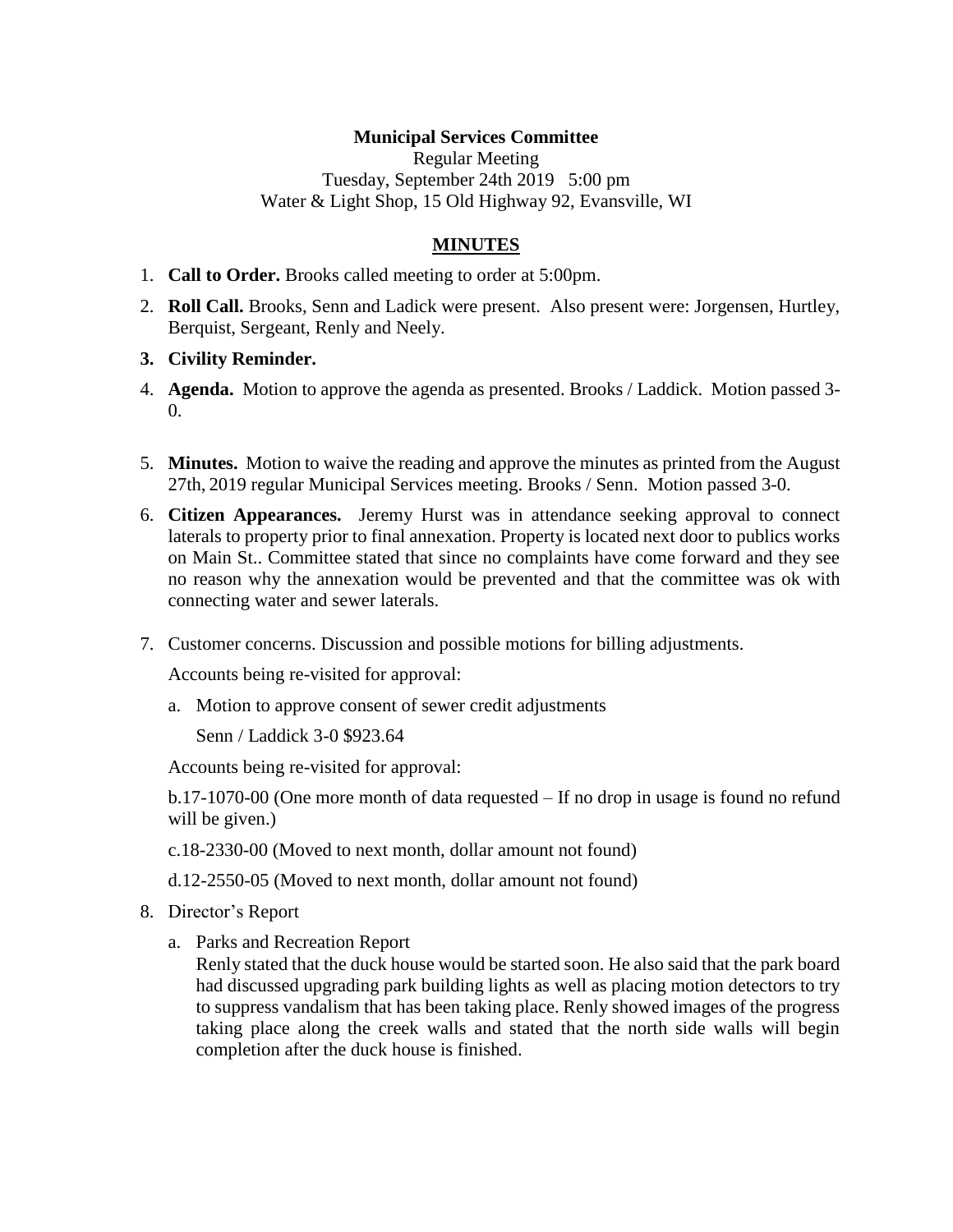### b. AMI Project (Placeholder)

506 water meters & 7 electric remain - Correct or disconnect letters were discussed, Hurtley stated that if the letters existed that he would sign in Ian's absence. The committee also discussed the potential option of incentives to help the remaining electric meters owners get the work needed done. The committee also discussed the wording of the letters to include "may result in disconnection" vs listing a specific date.

### c. Discussion of an Anti-Tampering Ordinance

Renly showed the existing state statute and what the City currently has listed. The committee agreed that while we do have wording put in place it's very broad and could be more specific to more closely match the existing state statute. The committee mentioned that they would like to see added verbiage that would include the ability to take a violator of the ordinance to court. The committee also stated that the present term "superintendent" should be changed to "director or designee".

d. Sidewalks (500 Block of Badger)

Renly stated that there is a missing stretch of sidewalk in the 500 block of Badger that needs to be completed. It was decided that the city owned portion over the drainage area should be poured now (approximately 50') and the corner property of Badger & Evans Dr. could be assessed next year to make the final connection.

e. WPPI Annual Meeting

Renly attended the annual meeting and talked about the some of the topics they discussed such as economic development and how Wisconsin has an aging workforce with low pay compared to surrounding states. Stagnant growth trends are predicted in most of Wisconsin especially in rural areas. Renly also talked about the future of energy storage and where it is foreseeably going to obtain 100% renewables. Renly also talked about aggressively marketing the departments and showed several videos posted on River Falls Utility Facebook that is used to gain positive public perception as well as educate and inform the public. Renly also stated the potential of a separate website for utilities to help people find the information they are looking for more quickly. Brooks mentioned that the council had decided in the past that only one website should exist for the city. Renly also mentioned that Waupun Utilities presented on how they are using AMI for voltage analysis and will automatically send out text messages when an outage is detected.

#### f. Discolored Water Complaints

The committee discussed the various complaints that have come in regarding discolored water. Renly stated that due to various construction projects the constant shutting off and on of the valves and the use of hydrants has stirred up sediments in the pipe causing the discoloration. Berquist stated that some of the coloring that has been seen may be due to higher levels of Fe (Iron) in addition to the presence of Mn (Manganese). Renly stated the plan going forward is to take samples directly from each well in addition to two random samples from within the city and have them tested for the presence of higher concentrations of Fe or Mn. This will verify if the source of the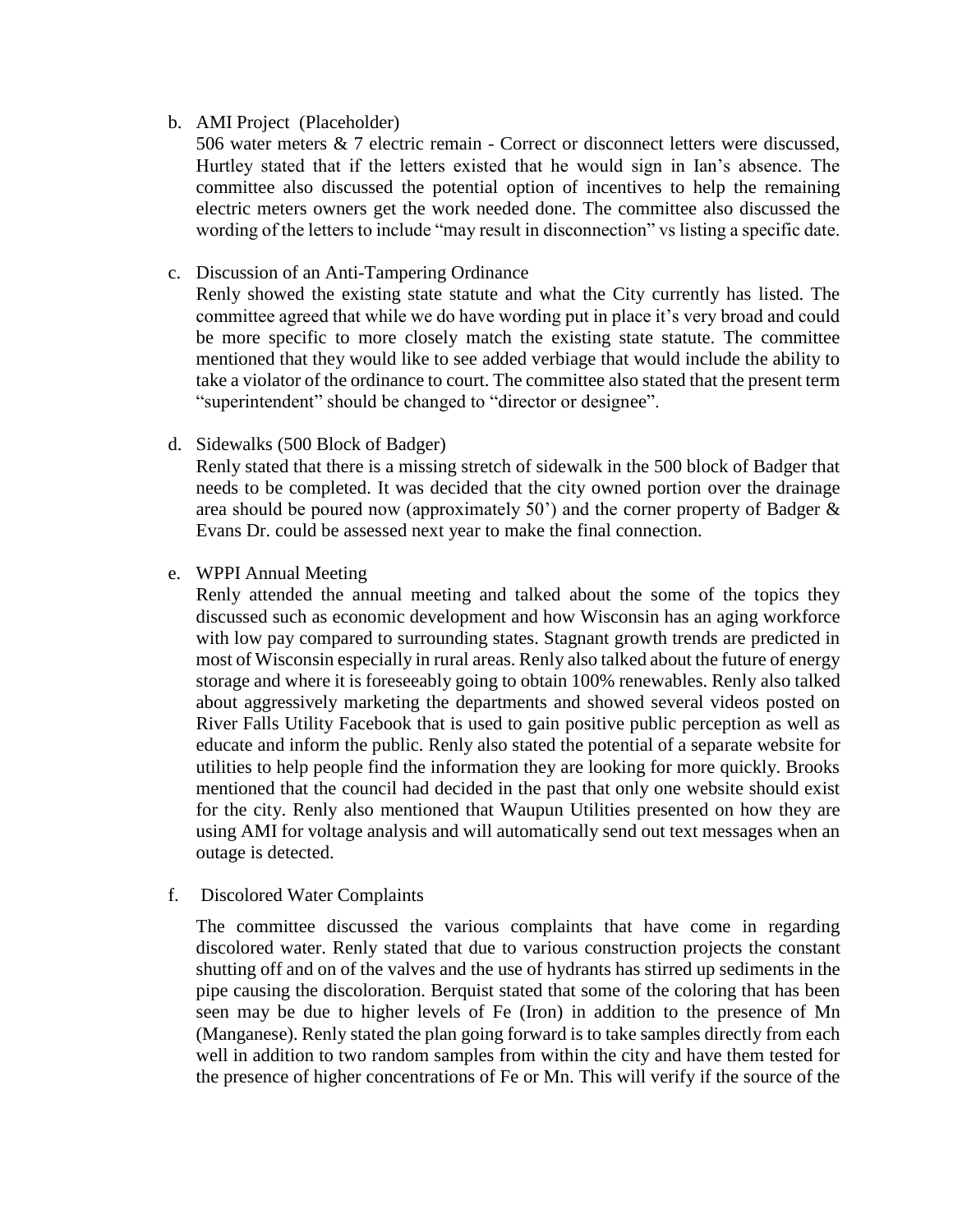discoloration was indeed due to the disturbance of construction or if higher levels were being introduced into the system than previously seen.

- 9. City Engineer Report
	- a. WWTP (Placeholder) Update It was decided that this topic can be removed from the agenda.
	- b.  $2<sup>nd</sup> Street Update (Placeholder)$

Berquist stated that the crews were going to be coming back within the next few weeks to complete the Maple St parking lot as well as the path. Final assessments were in the process of being prepared for the last of the lead services.

c. Cemetery Rd – (Placeholder)

Berquist mentioned that the approaches to the cemetery driveway would be taken care of per Hurtley' concern over wash out of the gravel areas surrounding the new culvert pipe.

d. Turbine Agreement Update / Discussion

Based on discussions made at previous MSC meetings it was decided by the committee that the agreement would be forwarded on to council for approval.

e. Westfield Meadows

Brooks brought up several issues that he had heard from a resident regarding mud around the area of 560 Badger. There was also a concern of a dumpster that had been parked in front of a fire hydrant on the west side. Renly mentioned he had had several discussions with the developers regarding the curb line of Prairie View  $\& 7<sup>th</sup>$  St it was curving in and Renly discussed with them the need for a hammer head and that a curve was not correct. Renly also stated that they installed a cul-de-sac at the end of the new Badger St extension. Sergeant mentioned that this is against current ordinance and is not allowed and gives a false sense of the end of the development to residents. Renly stated that there would be more discussion with the developers to further address the cul-de-sac issue.

#### 10. WPPI Report

# a. Written Report

Neely reported that the shared meter tech services was out last week to do the yearly infrared scanning and the lineman alerted them to a metering issue that was found at VP. The discovered a locked meter screen and noted that one of the wires had been snapped off. WPPI is currently working to see how much energy had been used and not billed for due to the incident. WPPI stated that there are several other meters that are showing the same error as the one that is seen at VP. They are being looked into to see what the cause of the error is on those meters. Neely suggested that a system be put in place for when these types of errors are discovered a list be sent to the lineman for investigation. Neely stated that we continue to get a lot of requests for energy audits. Renly and Neely talked about